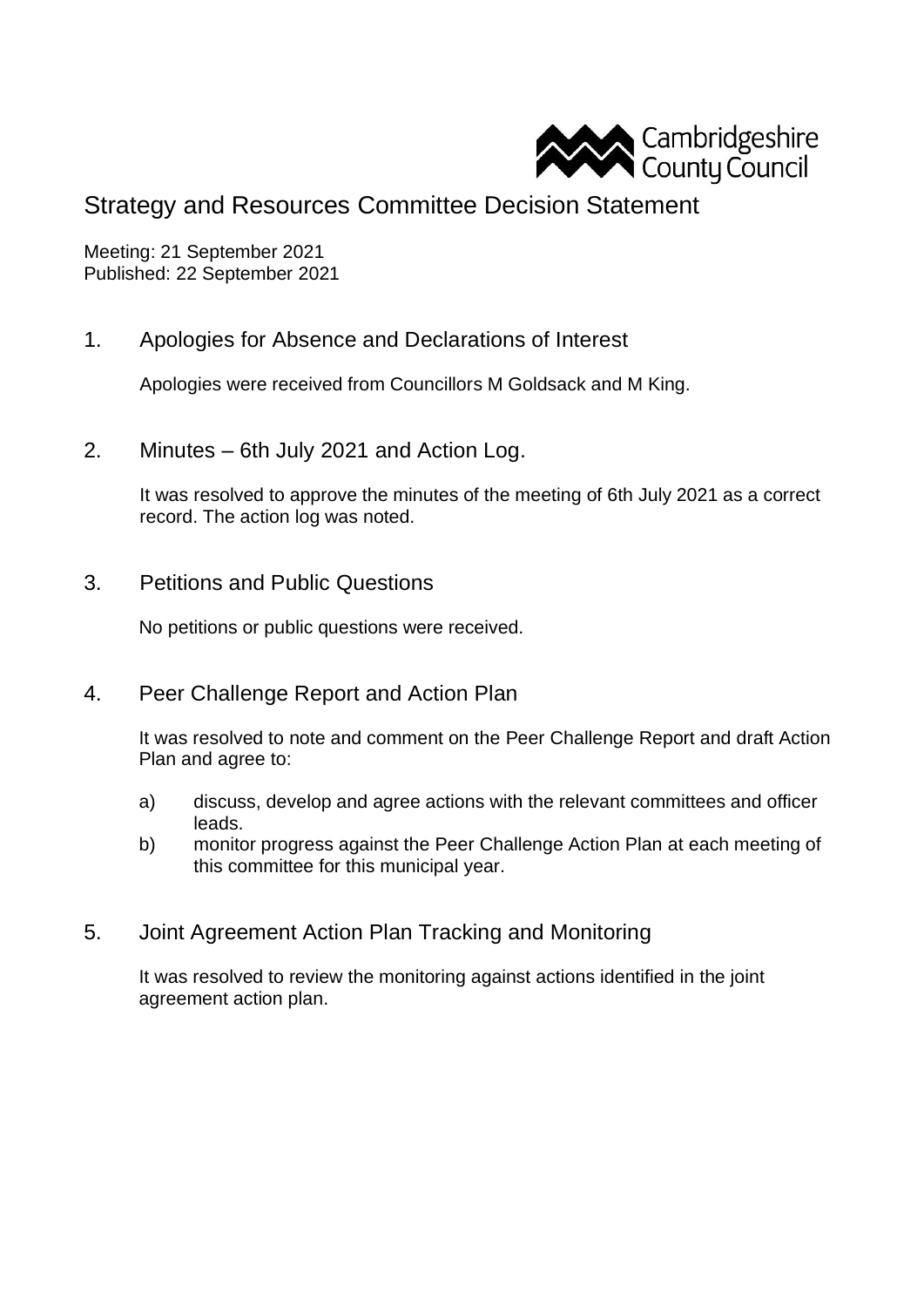## 6. Integrated Finance Monitoring Report for the period ending 31 July 2021

It was resolved to:

- a) Note the additional £292k extended rights to free home to school travel grant for 2021-22, as set out in section 6.1;
- b) Note the allocation by CCC of £109k for biodiversity activities as set out in section 6.2;
- c) Approve the debt write-offs of £71,737 and £27,253 relating to the estates of service users where there was now no prospect of debts being recovered, as set out in section 7.2;
- d) Approve the -£4.2m revised phasing of the capital programme variations budgets as set out in section 8.6;
- e) Note the additional £0.4m grant funding awarded for the Papworth to Cambourne cycling scheme as set out in section 8.6;
- f) Note the receipt of £21.955m as the local transport capital grant allocation for 2021/22 and its application towards the spending plans set for the 2021/22 budget, as set out in section 8.7;
- g) Approve additional prudential borrowing of £432k in 2021/22 for the Building Maintenance scheme as set out in section 8.8;
- h) Note and comment on the Transformation Fund Monitoring Report as set out in Appendix 4;
- i) Note and comment on the Finance Monitoring Report for Corporate Services (appendix 5);
- j) Delegate authority to the Chief Finance Officer, in consultation with the Chair and Vice-Chair, to progress and/or settle litigation in relation to a property in Fenland, as set out in confidential Appendix 6, including a potential debt write-off exceeding the normal officer threshold.
- k) Approve additional prudential borrowing in 2021/22 for the Waterbeach Waste Treatment Facilities scheme as set out in confidential Appendix 7.
- 7. This Land monitoring update and land at Soham Northern Gateway (pre-emption)

It was resolved to:

a) approve the acquisition of land at Soham Northern Gateway and agree delegation of the final terms to the Director of Resources in consultation with the Chair and Vice-Chair;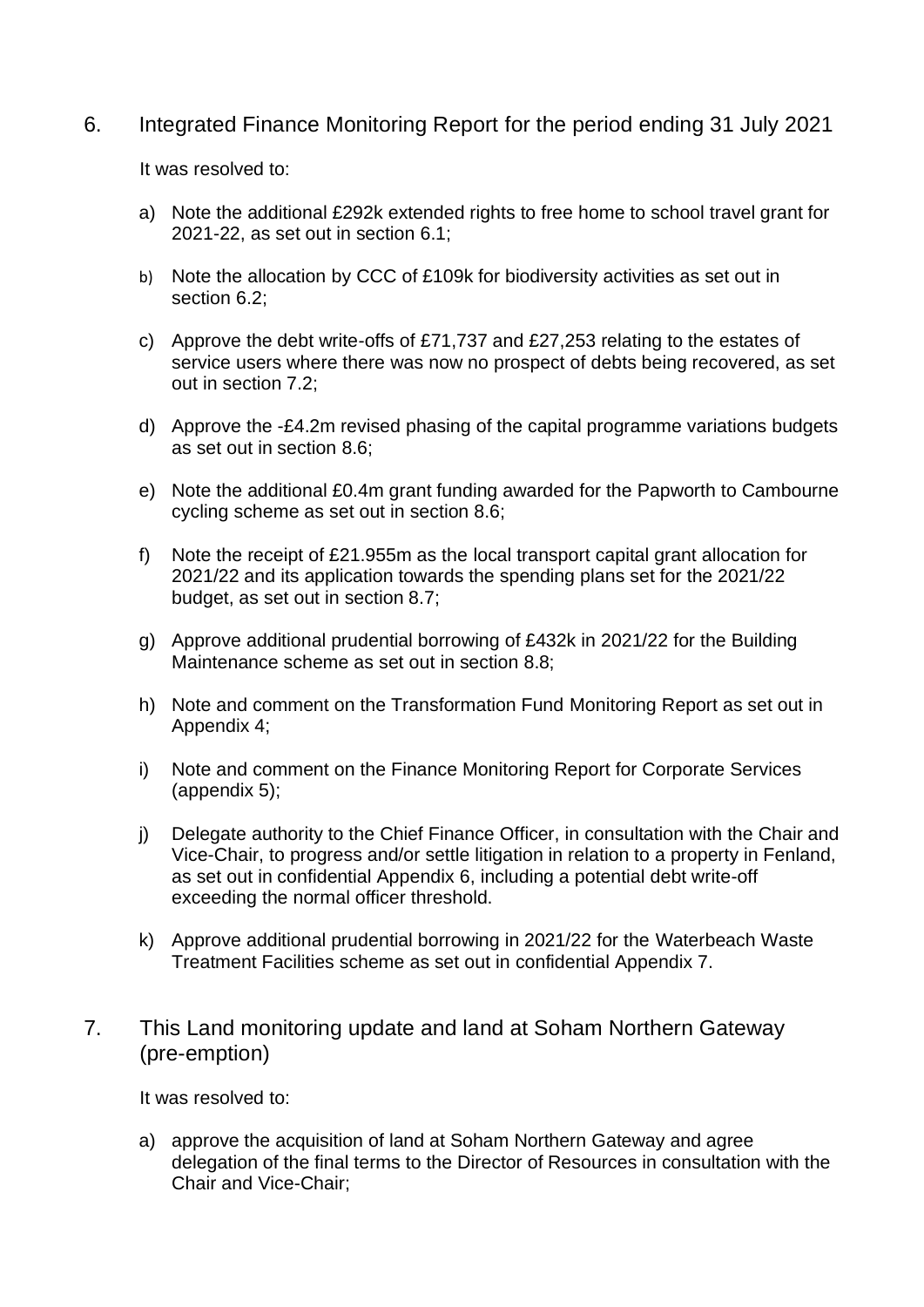- b) permit the sale of property by This Land, at Burwell and Worts Causeway, in accordance with the Business Plan, and consequential amendments to legal charges on those properties
- c) note the updated This Land business plan 2021; and
- d) note the commencement of a formal review of This Land as set out in section 2.8
- 8. Contract Commencements and Renewals
	- a) Re-procurement of Minor Works Contractor Framework and Relocation of Temporary Buildings & Associated Groundworks Term **Contract**

It was resolved to:

- a) Endorse the re-procurement of the following frameworks which were due to expire in the next 12 months:
	- (i) Minor Works Contractor Framework (due to expire 31 March 2022)
	- (ii) Relocation of Temporary Buildings and Associated Groundworks Term Contract (due to expire 30 April 2022)
- b) Endorse the appointment of contractors once the re-procurement process had completed in the Spring of 2022 in conjunction with the Councils procurement team (both frameworks).
- c) Delegate the award of the new Framework to the Director of Resources in consultation with the Chair and Vice Chair of the Strategy and Resources **Committee**
- b) Cleaning re-tender of contract for Cambridgeshire county offices & buildings

It was resolved to authorise the re-tender of the cleaning and grounds contract that was due to expire on 31st March 2022 and:

- a) Approve the commencement of the re-procurement of the Cleaning & Grounds Maintenance Facilities Management Framework Contract for a term of three years from 1 April 2022 to 31 March 2025 with the option to extend for a further year;
- b) Delegate authority to the Chief Finance Officer and Assistant Director Property to appoint a contractor following a competitive procurement process and complete all necessary contractual documents in accordance with Council procedures.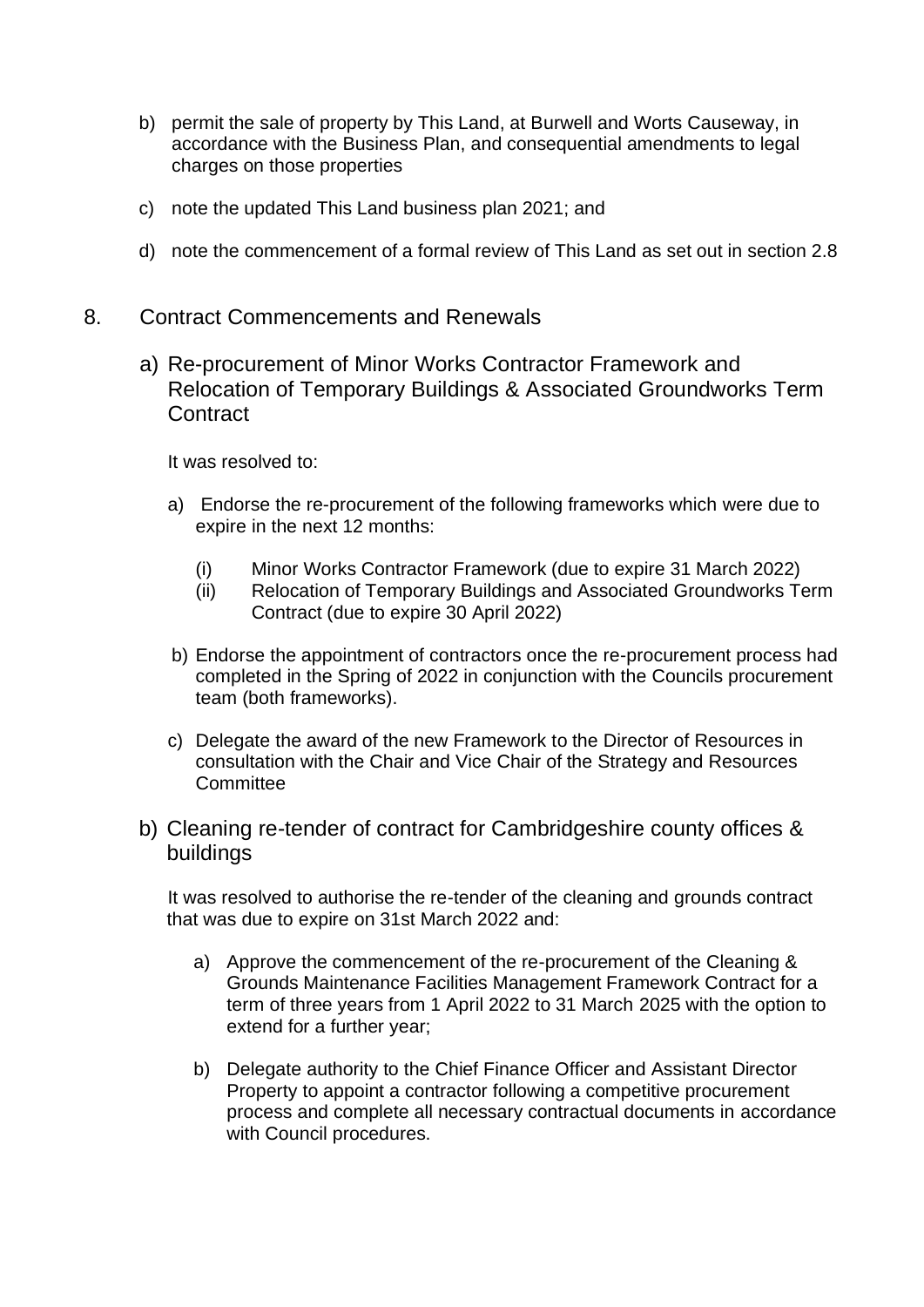- c) Delegate authority to the Chief Finance Officer and Head of Procurement to approve a procurement waiver for a temporary extension to the existing contract pending completion of the re-procurement.
- c) Procurement of laptop supply and Multifunction Device (MFD) contracts

It was resolved to:

- A) Agree to the procurement of two call-off contracts for an initial period of three years from October 2021 to October 2024, with options to extend for up to a further two years.
- B) Agree to delegate the award of these contracts to the Section 151 Officer in consultation with the Chair of the Strategy and Resources Committee.
- d) Opus LGSS Update

It was resolved to approve:

- a) an extension of the joint venture for a further 5 years from 8 January 2022; and
- b) to delegate the re-negotiation of the Services Agreement for Cambridgeshire to the Section 151 Officer, in consultation with the Chair of Strategy and Resources Committee
- 9. Business Planning Proposals for 2022-27 opening update and overview

It was resolved to:

- a) Note the overview and context provided for the 2022 2027 business plan.
- b) Note the initial estimates made for demand, inflationary and other pressures.
- 10. Treasury Management Report Quarter One Update 2021-22

It was resolved to note the Treasury Management Quarter One Report for 2021/22.

11. Strategy and Resources Committee Agenda Plan & Training Plan & Appointments to Outside Bodies & Internal Advisory Groups & Panels

It was resolved to note the Committee Agenda Plan.